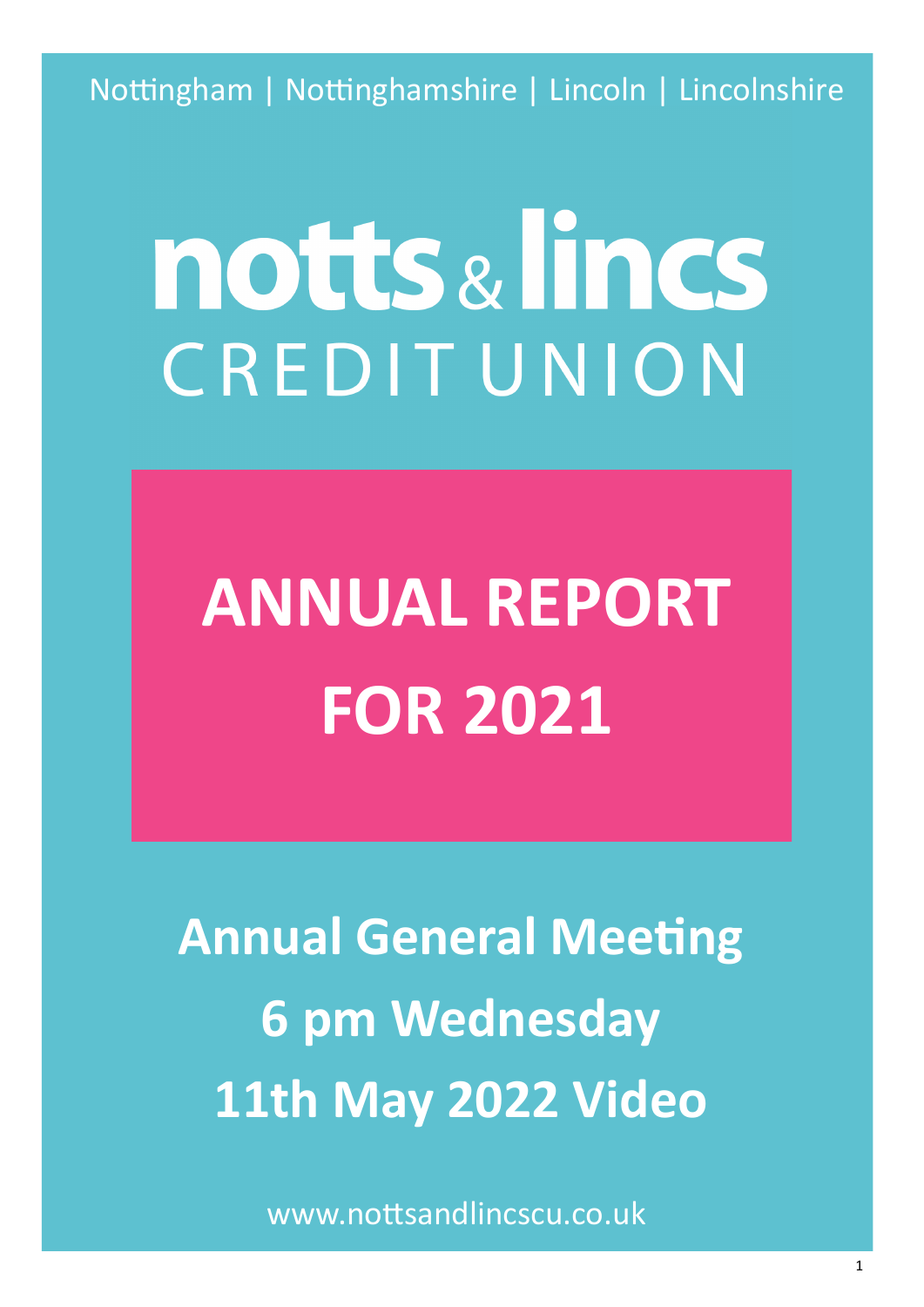# **1 AGENDA**

| $\overline{1}$ | <b>AGENDA</b>                            | PAGE 2         |
|----------------|------------------------------------------|----------------|
| $\overline{2}$ | <b>VISION &amp; MISSION</b>              | PAGE 3         |
| 3              | <b>MINUTES OF THE 2021 AGM</b>           | PAGE 4         |
| 4              | <b>CHAIR'S REPORT</b>                    | PAGE 10        |
| 5              | <b>TREASURE'S REPORT</b>                 | PAGE 12        |
| 6              | SUMMARY OF ANNUAL ACCOUNTS 2021          | PAGE 14        |
| $\overline{7}$ | <b>AUDIT &amp; RISK COMMITTEE REPORT</b> | <b>PAGE 16</b> |
| 8              | MONEY LAUNDERING OFFICER'S REPORT        | PAGE 17        |
| 9              | <b>ATTENDANCE OF OFFICERS</b>            | <b>PAGE 18</b> |
| 10             | <b>ELECTION OF OFFICERS</b>              | PAGE 19        |
| 11             | <b>QUESTIONS/DISCUSSIONS AND ANY</b>     | N/A            |
|                | <b>OTHER BUSINESS</b>                    |                |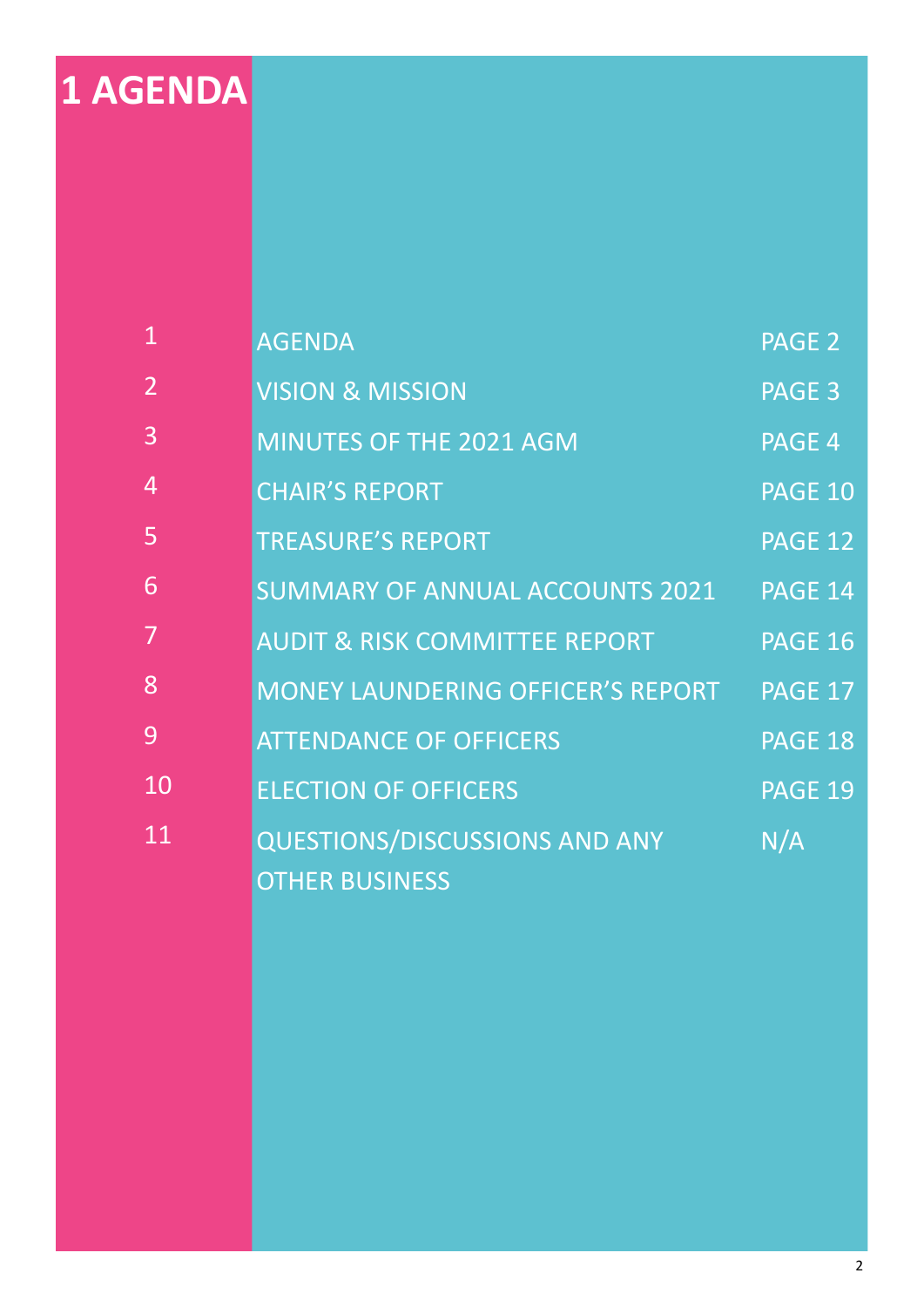## **2 Vision & Ambition**

### **Vision**

To help build communities that are free from problem debt and are financially resilient by providing people in Notts & Lincs with affordable loans, secure savings and access to relevant financial specialists each as low-cost alternatives to high-cost providers

### **Ambition**

Over the next decade the NLCU will grow its membership to 40,000, will grow the loan book to £40,000,000 and in doing so will save Notts and Lincs communities over £40m in high-cost credit interest, money that will be retained to do good in the community whilst also potentially alleviating non-financial forms of suffering such as stress, mental health and relationship breakdown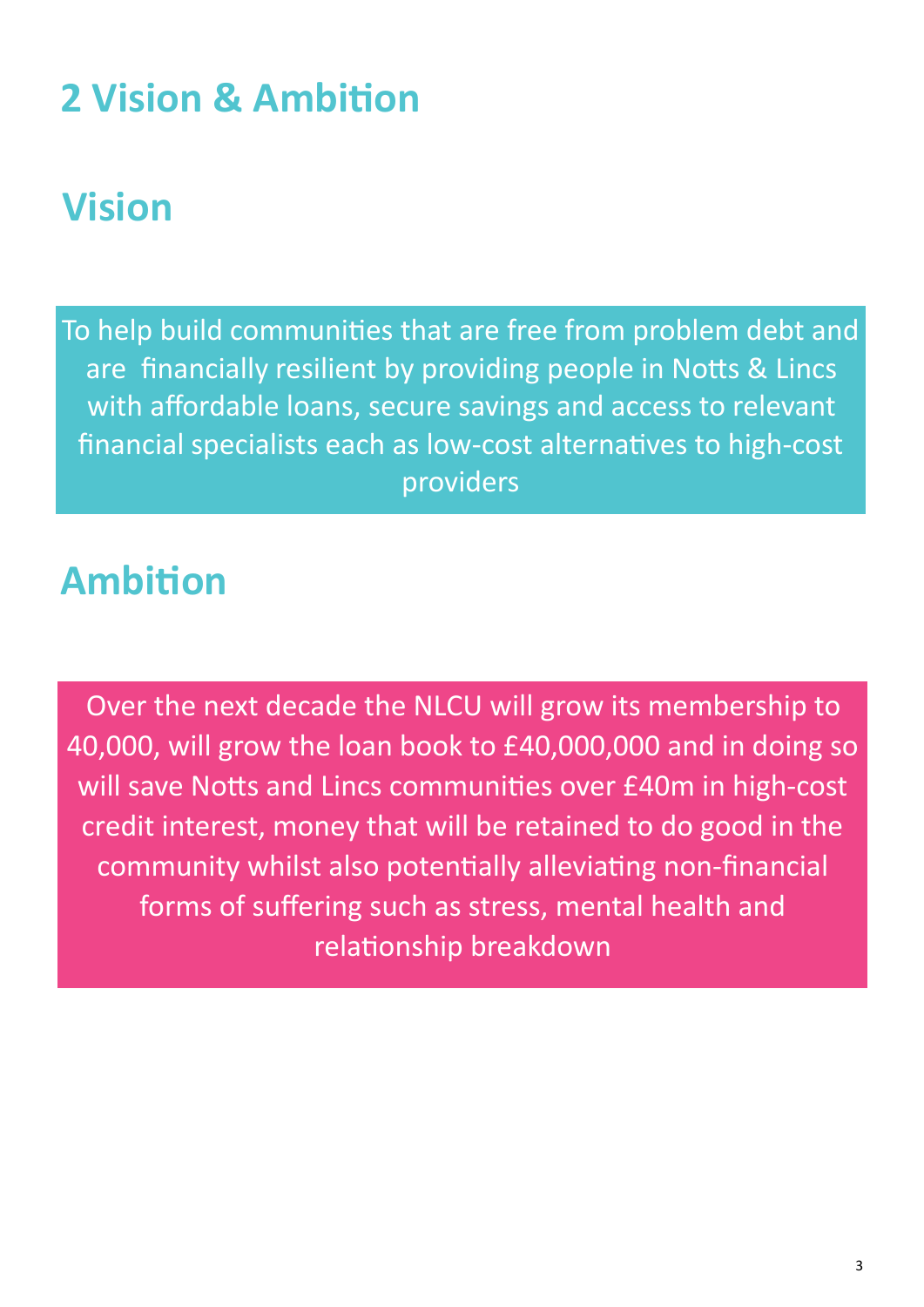Liz Blackman (Chair) welcomed everyone to the meeting. No apologies were received.

She explained that questions and comments would be taken at the end of the AGM.

Members present: Leslie Ayoola, Chris Ball, Liz Blackman, Beverley Bolton, Hazel Brooke, Disan Buteera, Pauline Charlesworth, David Clark, Dawn Dolby, Adam Doy, Caroline Eaves, Jason Eaves, Paddy Emmerson, Moby Farrands, James Ferguson, Sarah Ferguson, Martin French, Sonia Green, Sally Gregory, Jason Griffith, Marie Haywood, Michelle King, Carol Lidgett, Rosie Massey, Robert Michalak, Claire Nicholls, Jade Nicholls, Carlton Phillips, Simon Ripton, Clive Rix, Deborah Scott, Janet Simpson, Ivan Smith, Paul Stafford, Debbie Thompson, Graham Thompson, Avril Turner, Charles Walster, Patrick Ward, Sam Webster, Rachel Williams, Nigel Winkett.

Guests: Tony Humphreys-Accountant PWH, Jackie Littlewood-ABCUL support

#### **Minutes of 2020 Annual General Meeting**

#### **The Minutes of the 2020 AGM were agreed.**

#### **Chair's Report**

- 2020 was very difficult year for all including the Credit Union
- Government deemed us an essential service
- The very nature of a pandemic required a swift and effective response and the staff led by the CEO responded to the challenge
- Essential services to Members were protected whilst at the same time the very real health threat to Members, volunteers and the staff themselves was safeguarded
- We worked on reduced office hours with phone-in facilities and kept a cash service going for vulnerable Members.
- We helped Members struggling with changed circumstances with payment holidays and freezing of interest on a case-by-case basis.
- We employed new ways of delivering the service including homeworking
- The Chair praised the work of the staff
- The Board and leadership team moved online to keep abreast of the situation, monitor developments and advise on issues. The Chair thanked them for their support
- It was strengthened by co-opting Simon Ripton an award-winning marketeer
- In the middle of the year, we merged with Lincolnshire and became Notts & Lincs Credit Union
- We said goodbye to some staff and welcomed others
- We are now working hard to ensure we make a strong recovery and are developing an ambitious new strategy that seeks to reduce the damaging effect of High-Cost Credit in our communities. Integral to this are the 3 strands of IT, Marketing and Premises
- The Chair highlighted the retirement of the CEO Jason Eaves and three Directors and thanked them all
- Jason Eaves has been the CEO since August 2018 and has put us on a more professional footing, making processes, procedures and systems far more responsive and resilient, supported the Board and raised our profile amongst stakeholders, He will be missed but will continue as a volunteer in a mentoring capacity and will remain involved with the working strands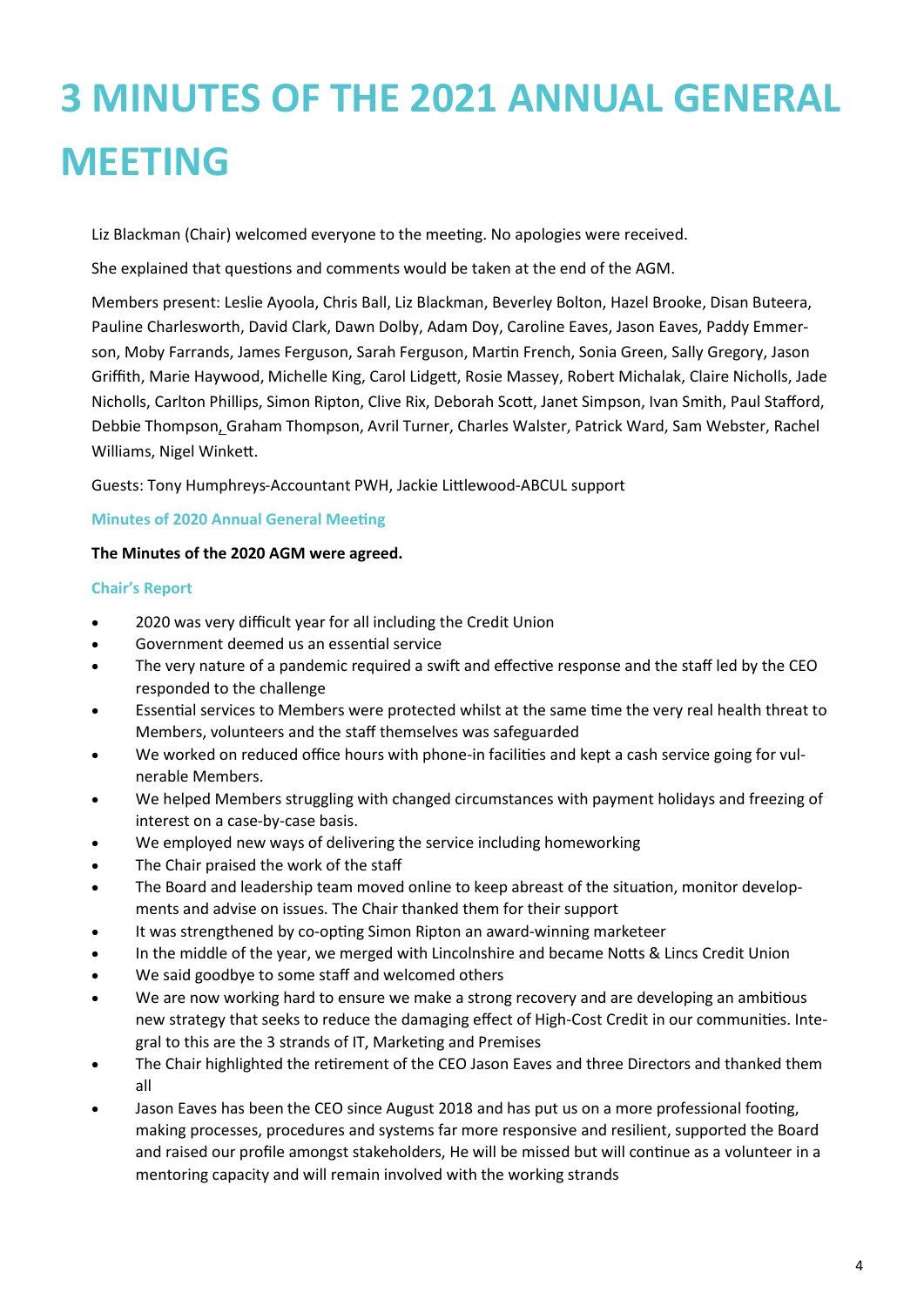- Clive Rix has been a long-time Director and former Chair. He has held the position of Treasurer for many years, Chaired the Finance Committee and sat on the Audit and Risk Committee. He has rewritten all our policies, also led on bids and played a major role in the merger with Lincolnshire. On the wider stage, Clive is Chair of the East Midlands Regional Forum and also sat on the ABCUL Board. He has also offered to volunteer. He will be a very hard act to follow
- Peter Cowley has served on the Board for 8 years, has a track record and expertise in social housing and has promoted credit unions to social housing providers across the East Midlands. He has taken a Board lead on our payroll partners and as a volunteer we are grateful he will continue to promote us in this capacity
- Ray Duffey has retired from the Board because of work commitments as CEO of PayPlan (a free-toconsumer debt management company) Although she was only with us for just over 2 years, she brought a wealth of experience to the Board, promoted us widely and also provided a great deal of behind-the-scenes support. She became a short-term co-opted Director on Lincolnshire's Board to strengthen its capacity as we moved towards merger

**Liz Blackman - Chair**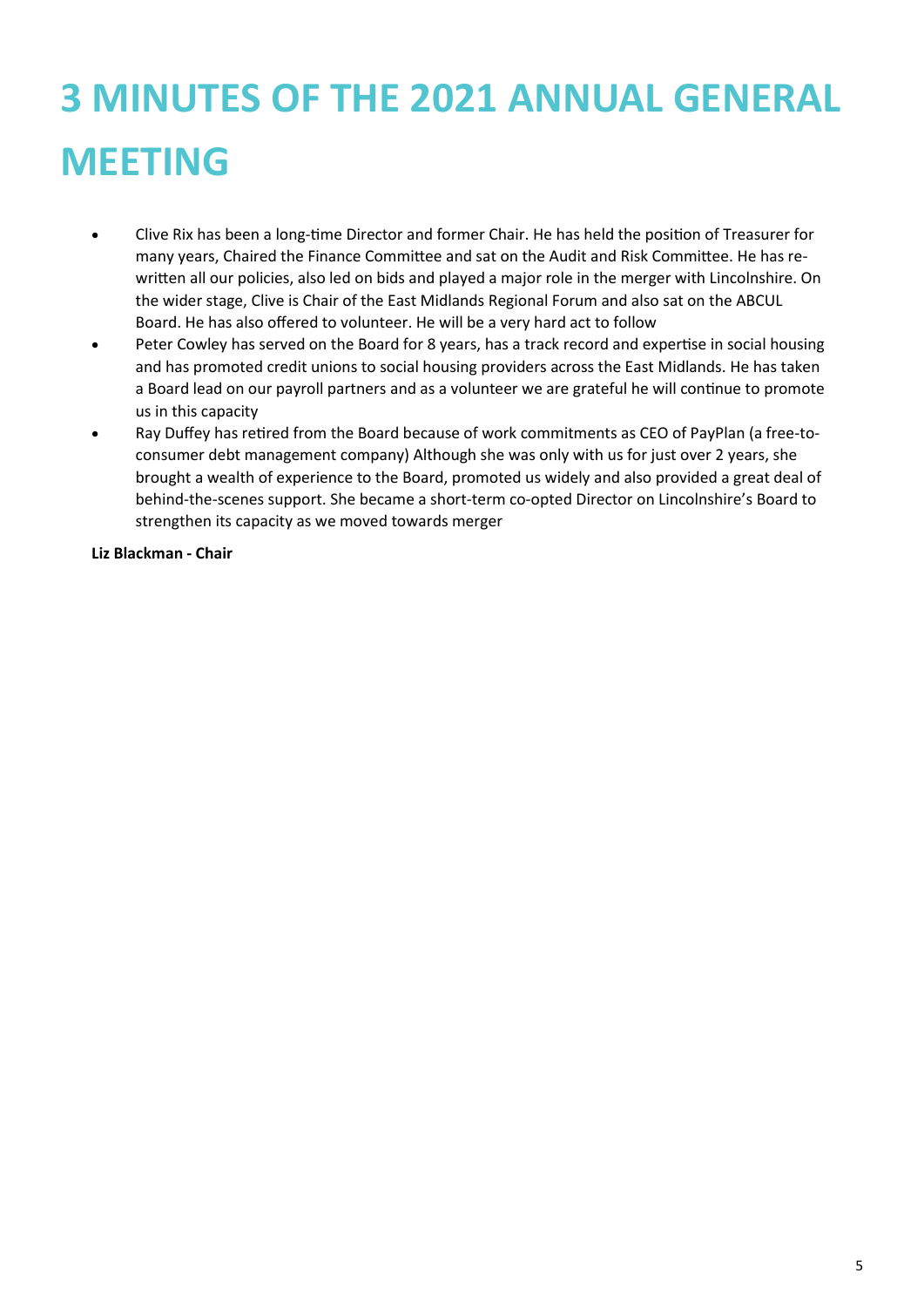#### **Treasurer's Report:**

- Loan volumes fell dramatically
- Deposits increased rapidly
- Arrears on loan repayments increased sharply
- Our capital to assets ratio (CAR a measure of our ability to withstand sudden economic shocks) fell below our regulatory target. However, we were rescued by a grant of £65,000 from Fair4All an organisation set up by the Government to use dormant account money. This enabled us to weather the remainder of the year, making sufficient surplus to maintain our CAR at 5%,
- The merger with LCU had relatively little financial impact. Once the merger had been agreed by members at the 2020 AGM, our CEO also became the CEO of LCU and spent time resolving the historical issues over provisioning and ensuring the loan book was in good shape. We were successful in gaining an additional £42,000 from Fair4All to offset one-off merger costs
- Active adult membership increased from 8,222 to 10,180
- We made an operating loss before grants of about £35,000 (before grant support)
- Assets and Member deposits both increased by about 70%
- Interest from the loans we make increased by 15.2%
- Bad debt costs increased by 45%
- Operating costs only increased by 9%, as we were able to absorb much of the administration and back-office cost in Nottingham and so did not need to recruit to replace LCU staff who had left during the previous year

#### Outlook for 2021

- Deposits continue to increase, the loan book continues to fall, bad debt costs are still high (though not as high as they were) and we are still dependent on grant funding to maintain CAR.
- Much depends now on how the country emerges from lockdown

#### **Clive Rix - Treasurer**

**Dividend:** The Board proposed the payment of a Dividend of 0.1%. **This was approved.**

**Approval of Accounts:** The Board proposed the acceptance of the Annual Accounts.

#### **These were approved.**

**Appointment of Auditor:** The Board proposed that we extend the arrangement with PWH Accountancy Ltd for a further year, so they will remain our auditors for 2021. **This was approved.**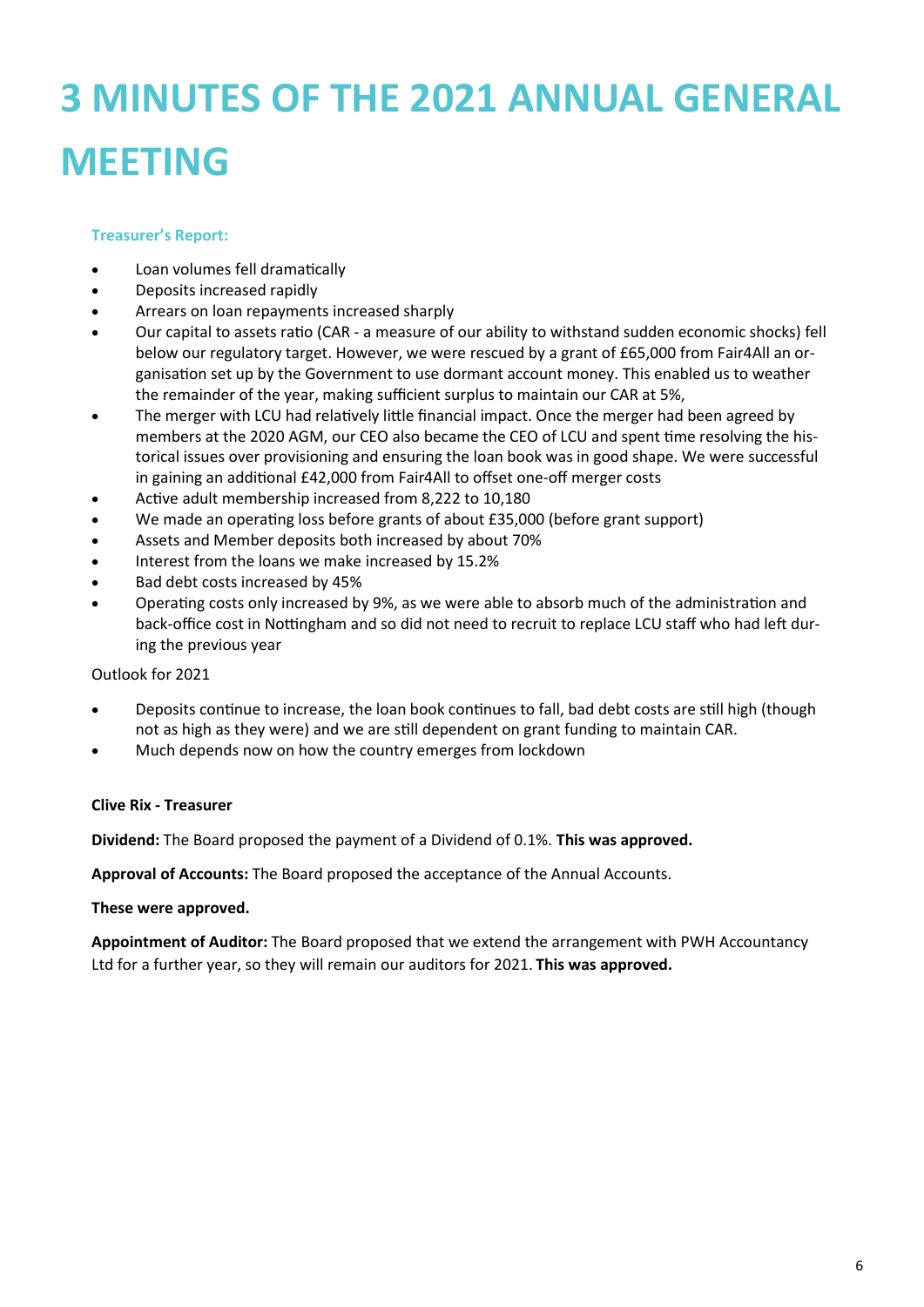#### **Audit and Risk Committee Report**

- Policies were reviewed and revised in line with the agreed timetable
- The Business Continuity Plan has not yet been formally finalised however, due to Covid, we successfully put in place alternative out of office working arrangements, which were a significant element of the plan. Additionally, we have installed a backup hard drive in the Mansfield office and made other improvements to our Cyber Security
- RSM Accounting reviewed underwriting and credit control procedures
- Due to the challenges from Covid we increased the review of the Risk Register to every meeting from the previous frequency of every second meeting. We also set up another Risk Register specifically to focus on risks associated with Covid
- We reviewed the annual PRA best practice letter and are comfortable that our controls and procedures are sufficiently robust

#### **Paddy Emmerson Chair of Audit and Risk and Vice-Chair**

#### **Money Laundering Reporting Officer Report**

- As a financial organisation, we have a legal obligation to ensure we have appropriate measures and plans in place to identify potential money laundering and ensure this is reported to the appropriate authorities
- This includes identifying where any transactions may be linked to the proceeds of crime or are fraudulent
- A number of activities are undertaken on a regular basis to help identify possible money laundering and staff receive regular updates/training
- During the year a number of reports of suspicious activity have been made to the National Crime Agency and the Credit Union has assisted local law enforcement with a number of criminal investigations

#### **Money Laundering Reporting Officer**

#### **Attendance of Officers**

A table was presented showing Board attendance.

#### **Election of Officers**

Simon Ripton was elected for a term of 3 years Martin French was elected for a term of 3 years Beverley Bolton was elected for a term of 3 years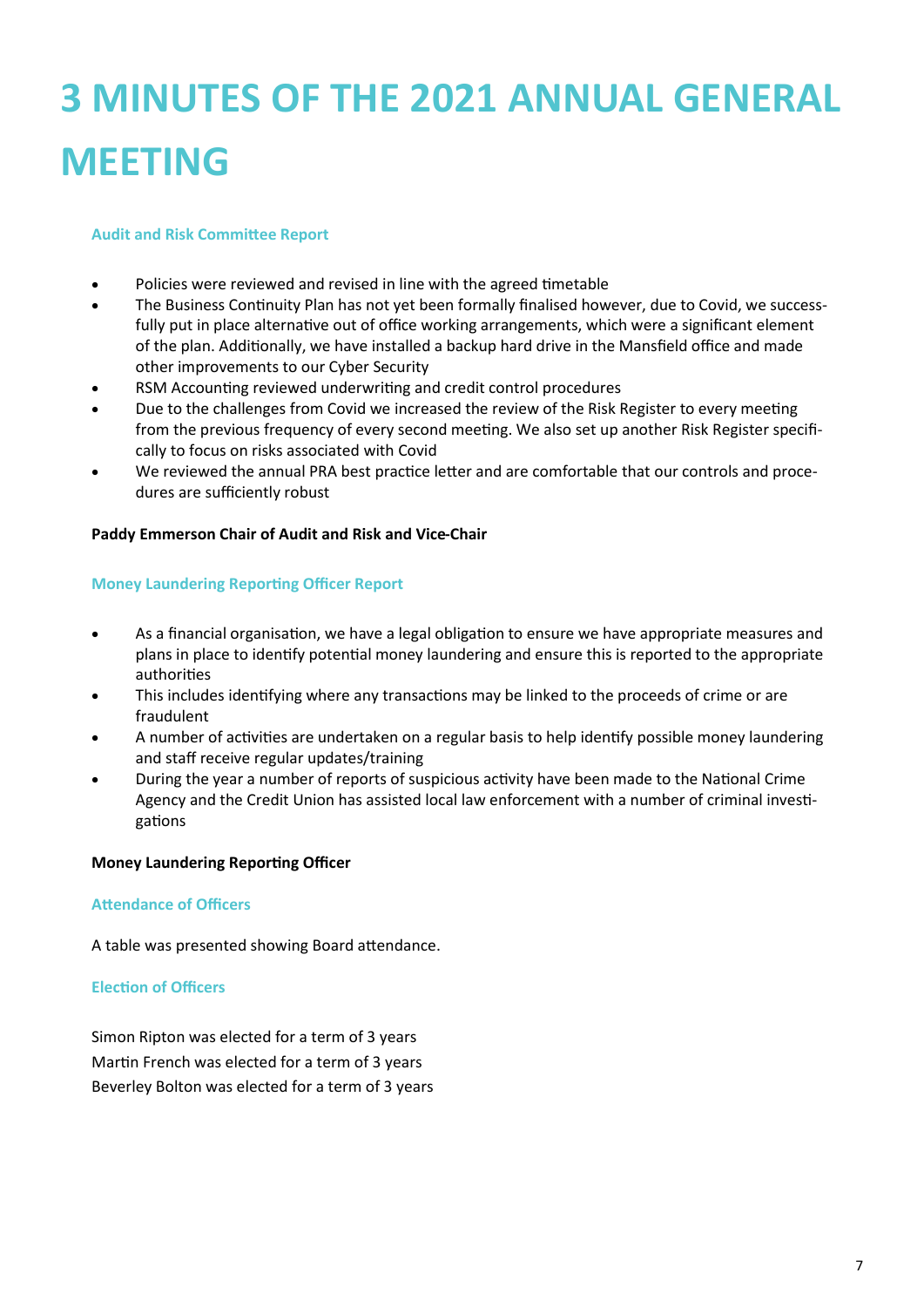#### **Questions and comments from the Floor/AOB**

The Chair explained that some questions had been received before the AGM and some during the meeting.

Several questions were themed and slides were provided to aid explanation

Q. What is the process for deciding to agree a loan application?

A. The following are taken into consideration – affordability, past track record of repaying previous Credit Union loans and other credit agreements, overall level of debt relative to household income, the monthly budget – income and expenditure.

Q. Why are loans charged at 3%

A. The maximum the Credit Union charges is 3% = 42.6% APR. Small loans charged at this % are so much cheaper than internet loans or Door Step Lenders. We have seen Members with loans charged at 4000% APR

Q Why is the credit Union going cashless

A This will enable us to increase Member and staff safety, spend more time helping our members and keep pace with changing business and banking needs. Staff have helped the few Members who still draw out cash to use other options

Q. Why is the dividend so low?

A. As the Treasurer explained we currently rely on grants and without them we are not making a profit. However, we do have a savings account offering monthly prizes.

Q. Are you going to open more branches and open on Saturdays?

A. We have a very small staff, branches are expensive to run, the digital route is vastly preferred by our Members and we are currently improving our IT. However, we do want to grow our on the ground activity, already have a Business Development Manager in Nottingham City and are considering pop-ups especially in remoter areas.

Q. What led to the merger of Nottingham Credit Union and Lincolnshire Credit Union

A. The Nottingham Credit Union Board decided that we would be open to approaches to merge if it benefited our Members including enhancing long-term stability. Lincolnshire Credit Union approached us and a Due Diligence process was put in place. We concluded that the bigger base would provide more growth and a more robust operational model to serve both Nottinghamshire and Lincolnshire.

Q. What has been done to increase publicity so people do not have to resort to High-Cost Credit.

A. We use, local press, TV, radio and social media as well as direct marketing and have improved our digital offer. We have also employed a Business Development Manager in Nottingham City. We recognise however we need to do far more and are in the process of developing both our Marketing and IT strategies.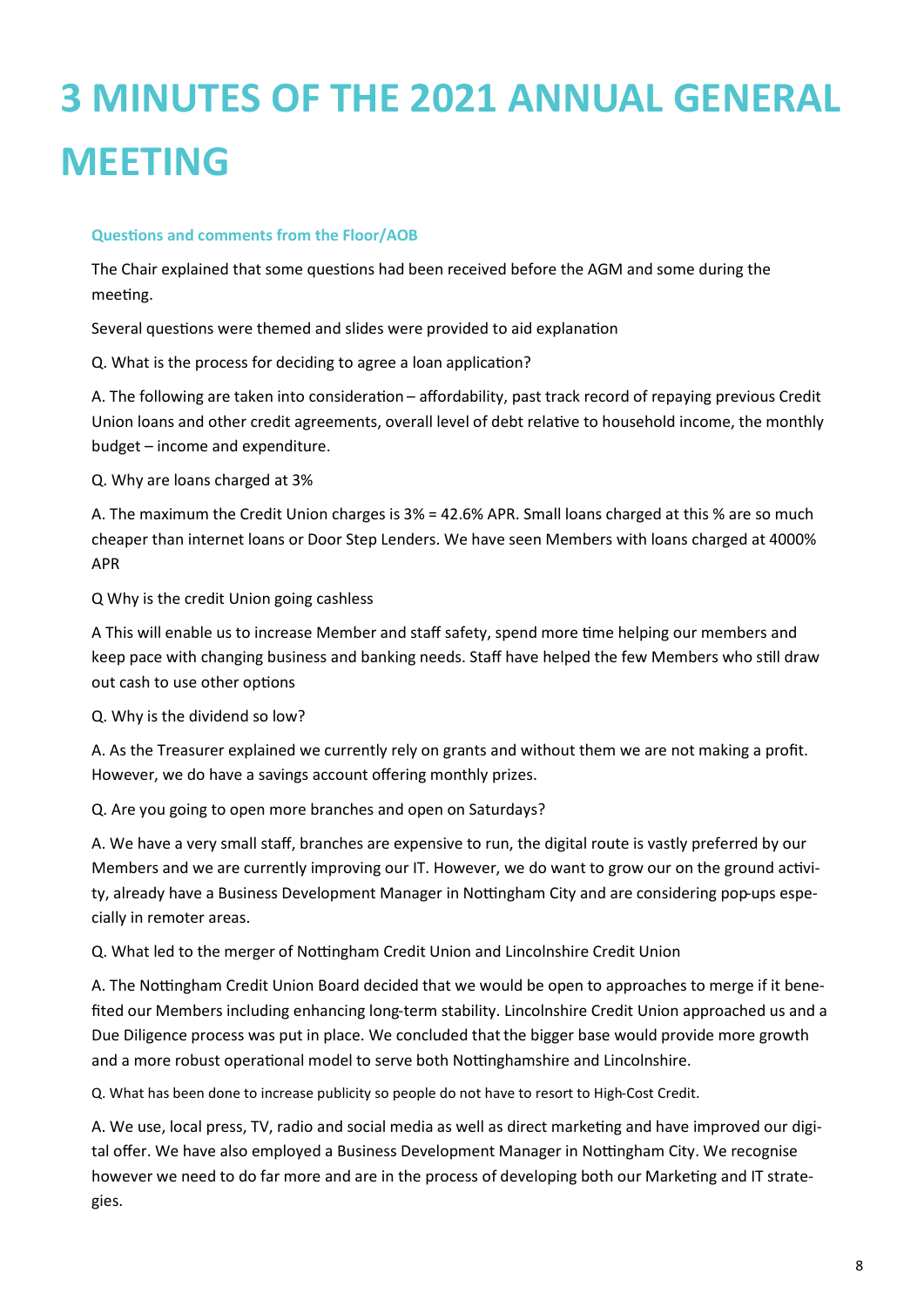#### Q. What is the fee charged by the Auditor?

A. £2,600 plus VAT.

Q With Membership exceeding 10,000 has the Capital Asset Ratio requirement needed to be raised to 7%?

A. Our CAR requirement remains at 5% and would change to 10% if membership increased to 15,000 and/ or our balance sheet to £10m but because of a recent rule change only on that element above the threshold so the big step that we used to worry about is less of an issue.

Q. At what point do the last AGM minutes from the Lincolnshire Credit Union get approved or won't they now since the merger?

A. They do not come to this AGM for approval.

Q. There is no option to abstain in tonight's voting?

A. We count non-votes as abstentions. We track how many people are voting yes/no which tells us if there is the required majority.

Q. Will the increase in online working during Covid support the enlarged Credit Union going forward?

A. Yes it will help staff and volunteers work far more effectively.

#### **Volunteering**

We are always keen to hear from people who are interested in volunteering and supporting the Credit Union and are establishing a Members' Forum.

Members was asked a final yes/no question indicating whether they might be interested in these.

About 50% were interested and would be contacted in the next few days.

The Chair thanked all attending Members, the panel and auditor for their contributions and Jackie Littlewood from ABCUL for facilitating the meeting so expertly.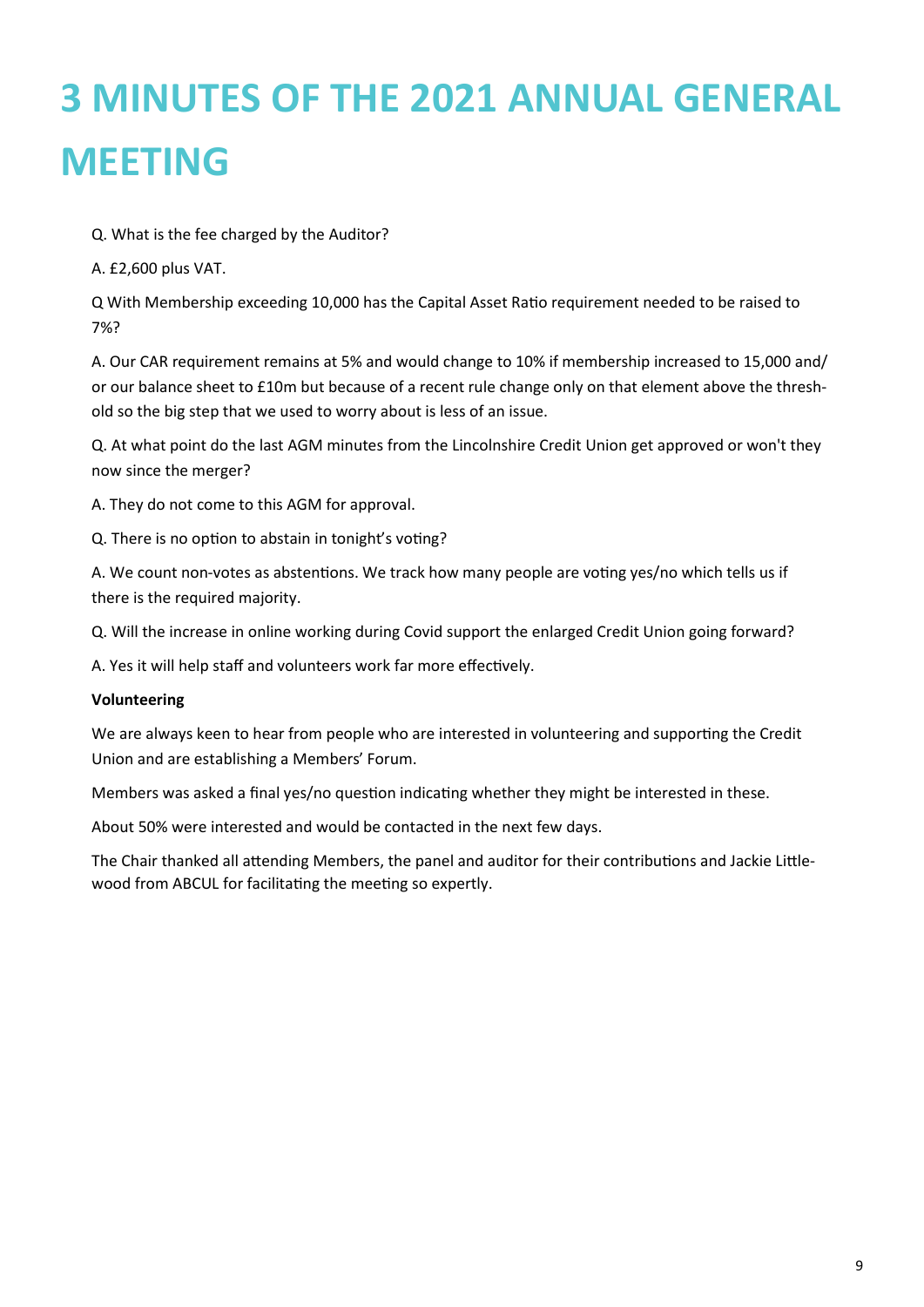## **4 CHAIRS REPORT**

We began 2021 facing the final Covid lockdown and continued to serve members well with no loss of essential services.

The safety of staff, volunteers and members themselves remained paramount. A skeleton staff worked at the Nottingham branch on very reduced hours. The Mansfield branch was closed for a further extended period. Some staff worked at home and others were again furloughed.

When lockdown lifted in April, we adopted permanently many of these changes as, even before the pandemic, members were migrating online in large numbers. Covid merely accelerated this trend highlighting the importance of both digital channels and the role of community organisations in times of need. This drove our desire to expand into more communities online. At the same time branches continued to operate on limited hours and staff continued to work in a hybrid way. With very little over the counter demand, we became fully cashless allowing staff to support many more members with loans, savings and queries.

During this period our financial performance was adversely affected as we saw a huge increase in savings and a dramatic decrease in borrowing. These two trends impacted our profitability. Furthermore, NLCU used up the last of our grant aid upon which we had historically been reliant.

Nevertheless, the Board identified significant strategic opportunities to improve performance, accelerate growth, strengthen communities and protect them from problem debt.

The merger with Lincolnshire in 2020 extended the population of our Common Bond to over 2 million. This supported our bold ambition to build a credit union that reaches all parts of both counties with the aim of having 40,000 members in 10 years. Recently doorstep lenders have exited the market and as a result have created a space for lenders, with even lower standards, to operate. This is why we feel so strongly about our vision to provide an affordable and compassionate alternative and to mitigate the impact of high-cost credit in our communities.

At the same time, we are refreshing our payroll relationship. We have well over 40 partners and are looking to expand not only the number of partners but also the staff who access us in this way. Payroll schemes are as beneficial for employers as for the people they employ. It makes sense for an organisation to look after its employees and help them to avoid debt and financial worries.

This expansion in our Common Bond, our payroll plans and the growth in online migration led to the decision to make a substantial investment in IT development, digital marketing and the creation of new jobs to support members' changing needs.

The investments we are making will enable current and future members to access our affordable loans and secure savings in an easy, efficient, frictionless online journey.

Another benefit will be the removal of manual processing and the freeing up of staff to make more loans to more people and do it in hours, not days, whilst supporting those members in most need.

The Board also saw an opportunity to review the current branch arrangement to consider what infrastructure would best support future growth.

We recognised that our current and future plans will require substantial capital investment and we will be looking at ways to attract new forms of support or funding for the credit union to help us grow and meet more members' needs.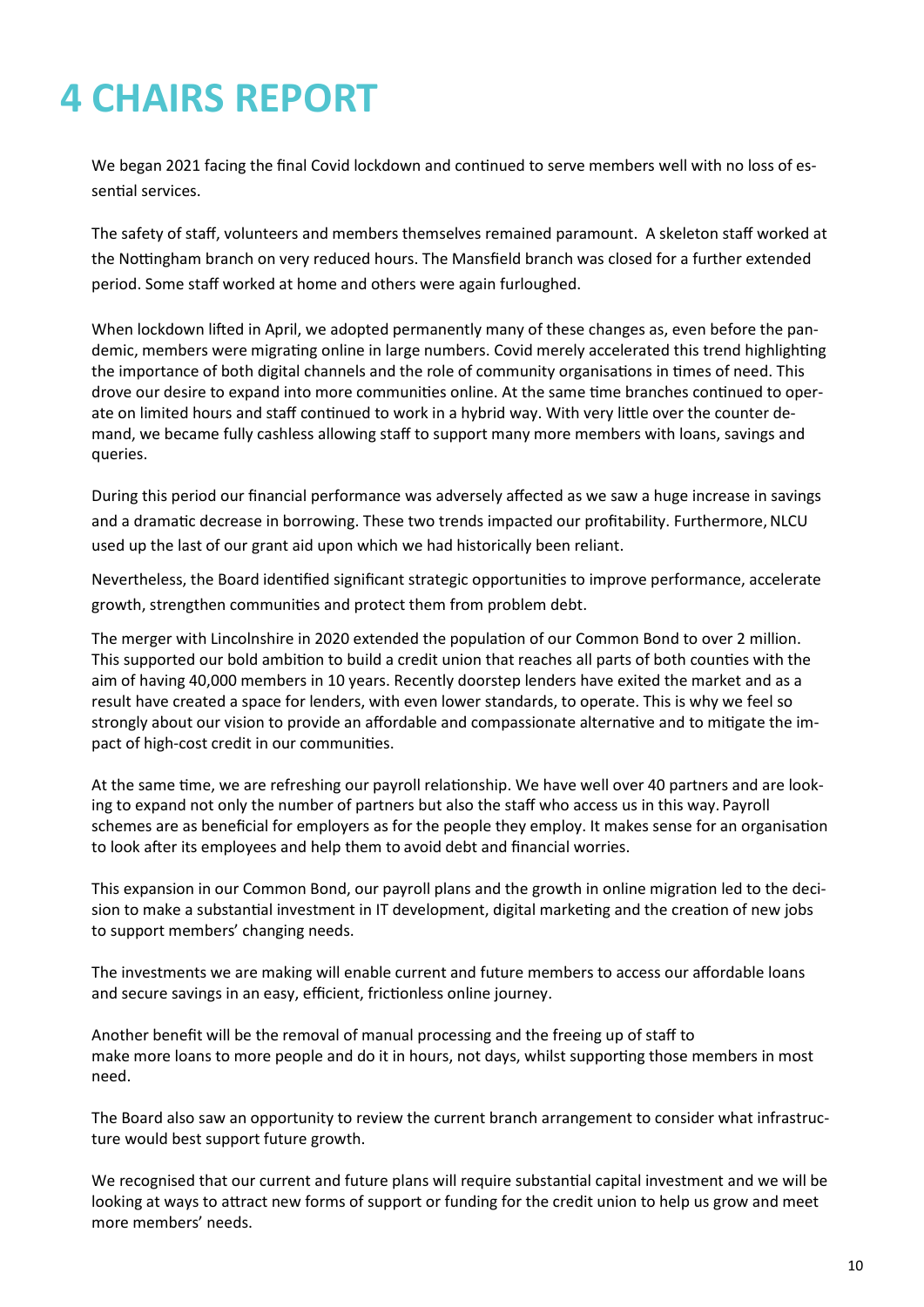### **4 CHAIRS REPORT**

Interestingly Charles Randell, Chair of the Financial Conduct Authority (one of our main regulators) has said that the credit union sector needs to undergo a huge transformation and specifically identified the requirement for new forms of investment in credit unions for social impact investors.

During last year there were changes on the staffing front as we said goodbye to Jason Eaves our CEO for the previous 3 years and appointed Jason Griffith, the former Operations and Risk Manager, as interim CEO. It is Jason who is managing many of the changes we are undergoing. We also said goodbye to Sarah Ferguson, an outstanding Member Services' officer, who has moved away from the area. I would like to thank all the staff for their hard work and commitment.

The Board continued to operate online. We welcomed Simon Ripton and Martin French and said goodbye to Clive Rix and Peter Cowley both very longstanding Directors and also to Ray Duffey. Later in the year Nigel Winkett and Beverley Bolton left for work and personal reasons respectively. Several Board members took part in an ABCUL Directors' training event. I would like to thank them too for their hard work and commitment. We are particularly delighted that Jason Eaves, who has remained as a volunteer, is standing to become a Board Director at this AGM.

I should also like to pay tribute to our many partners who continue to give their invaluable support and advice.

Today's cost-of-living crisis more than ever highlights the need for access to affordable credit. It is therefore vital that we embed the changes in which we are investing.

At the same time, the Board is open to considering other strategies that might allow NLCU to accelerate its growth and maximise its reach in the communities we serve in order to do the most good. These opportunities could include, partnerships and collaborations, joint ventures, mergers, gifts and legacies as well as the more traditional sources of investment capital and grant funding from private or public sources.

2022 will be challenging but we know this transformation is essential to our success.

#### **Liz Blackman, Chair**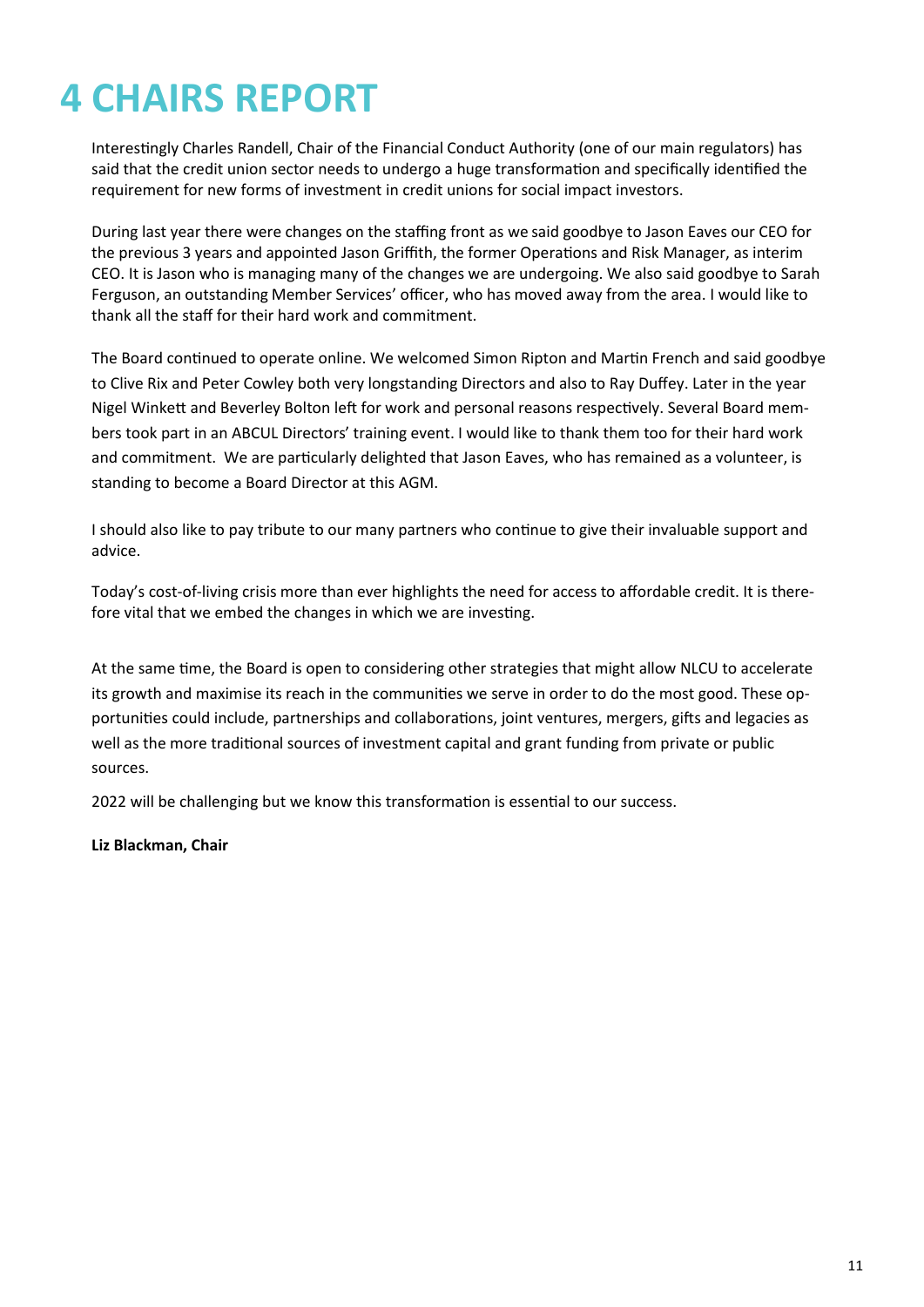## **5 TREASURER'S REPORT**

2021 proved another challenging year financially as Covid continued to impact our performance.

Although our profit before tax and dividend was £39.9k, it did not reflect our true operating position.

We used up the remaining grant income of £43k and took advantage of the temporary relaxed bad debt provisioning brought in by the Prudential Regulation Authority. This will be reversed in 2022.

Loan interest remained only slightly down vs 2020, at £543k vs £551k, but we need to be aware that 2020 only had a half year of interest from Lincoln - so in reality, our loan interest, on a like for like basis fell, due mostly to loans falling 16% in the year from £3.1m to £2.6m. However the P & L charge for impaired loans fell by £96k, part of this was due to the lower level of loans, and part due to the relaxation of the regulatory reserve levels set by the Prudential Regulation Authority.

Deposits rose steeply from £6.7m at the start of the year rising to a peak of £8m which made it difficult to maintain the regulatory Capital Assets Ratio of 5% and to retain capital to invest in the business.

We took action by asking high balance savers to reduce their deposits down to £10k. We asked our corporates to withdraw their deposits and we asked both groups to consider alternatively taking out Subordinated Loans which are a great help as they make up part of our reserves. We are extremely grateful for the co-operation we have received from both groups. Our forecast for 2022 suggests we will need more of these loans.

The forward success of the CU relies entirely on our operational efficiency and relevance and for this reason, we made a positive decision with a larger common bond to invest in infrastructure and digitization.

#### **Outlook for 2022**

We anticipate no grant income in 2022 and will also have to reverse the PRA relaxed provisioning. Minimal loan growth is forecast but at the same time, we will invest substantially in operational and marketing improvements to start to generate that growth. Next year could see a greater loss as we incur additional costs in the short term to implement those improvements. We believe, however, that the benefits from these improvements will come, but over the following years not months.

#### **Dividend**

As we made a small profit this year, albeit mostly due to grant income we propose to maintain the Dividend at 0.1% for another year.

Subject to members' agreements we will pay the dividend for 2021 on ordinary shares immediately on all eligible deposits other than the Christmas savings. We will pay the same amount on Christmas Savings accounts as an interim dividend on 1<sup>st</sup> November 2022.

#### **Approval of Accounts**

We are pleased to report that once again our auditors PWH Accountancy Ltd have given us a clean bill of health. Full accounts will be available on our website and a hard copy to members on request.

The Board proposes the acceptance of the Annual Accounts.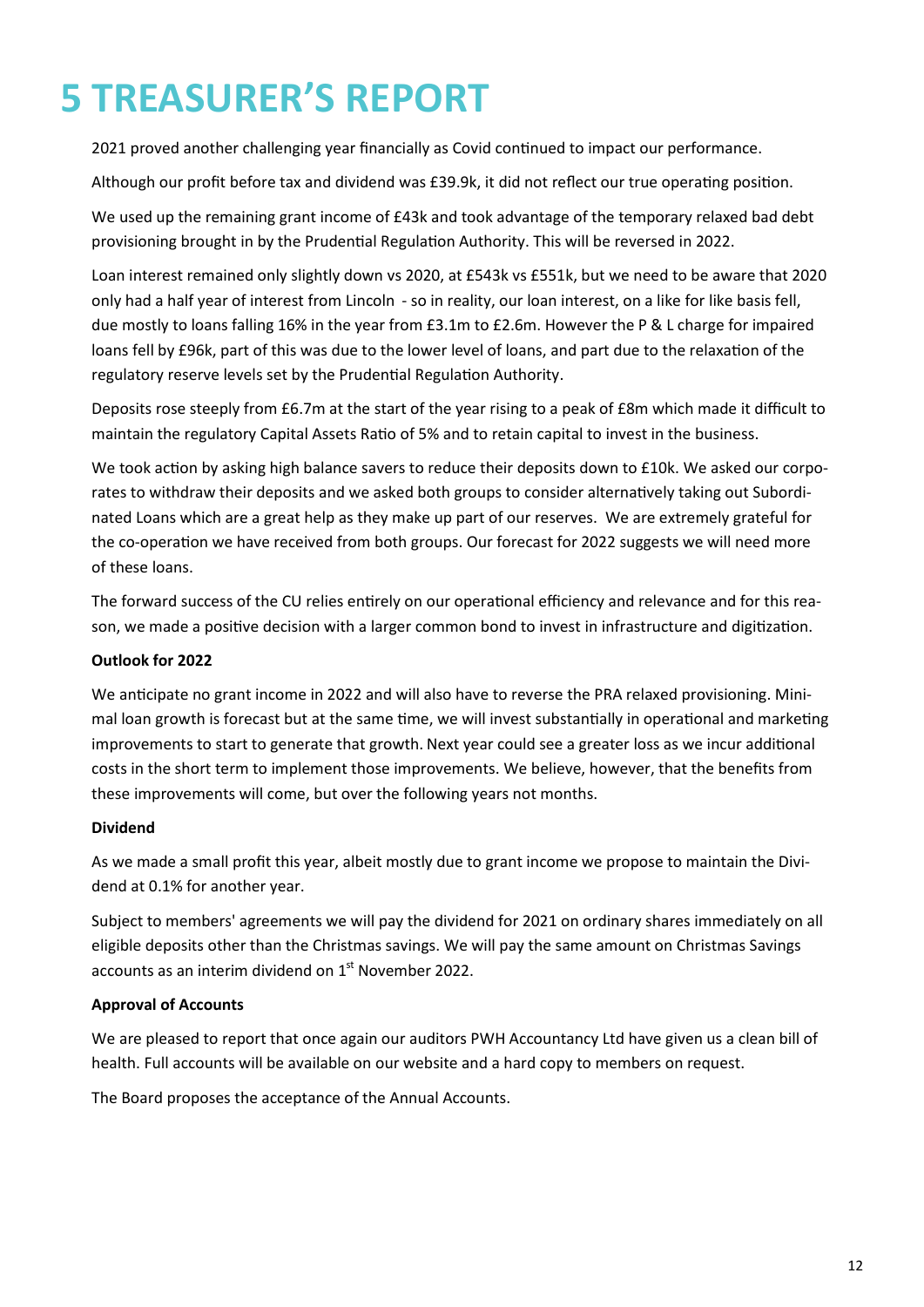# **5 TREASURER'S REPORT**

#### **Appointment of Auditor**

This year we had intended to re-tender for auditors. However, given the change in Treasurer mid-year, the current workload and that a new partner has taken over our accounts, we propose to extend our arrangement with PWH Accountancy Ltd for another year.

#### **Paddy Emmerson, Treasurer**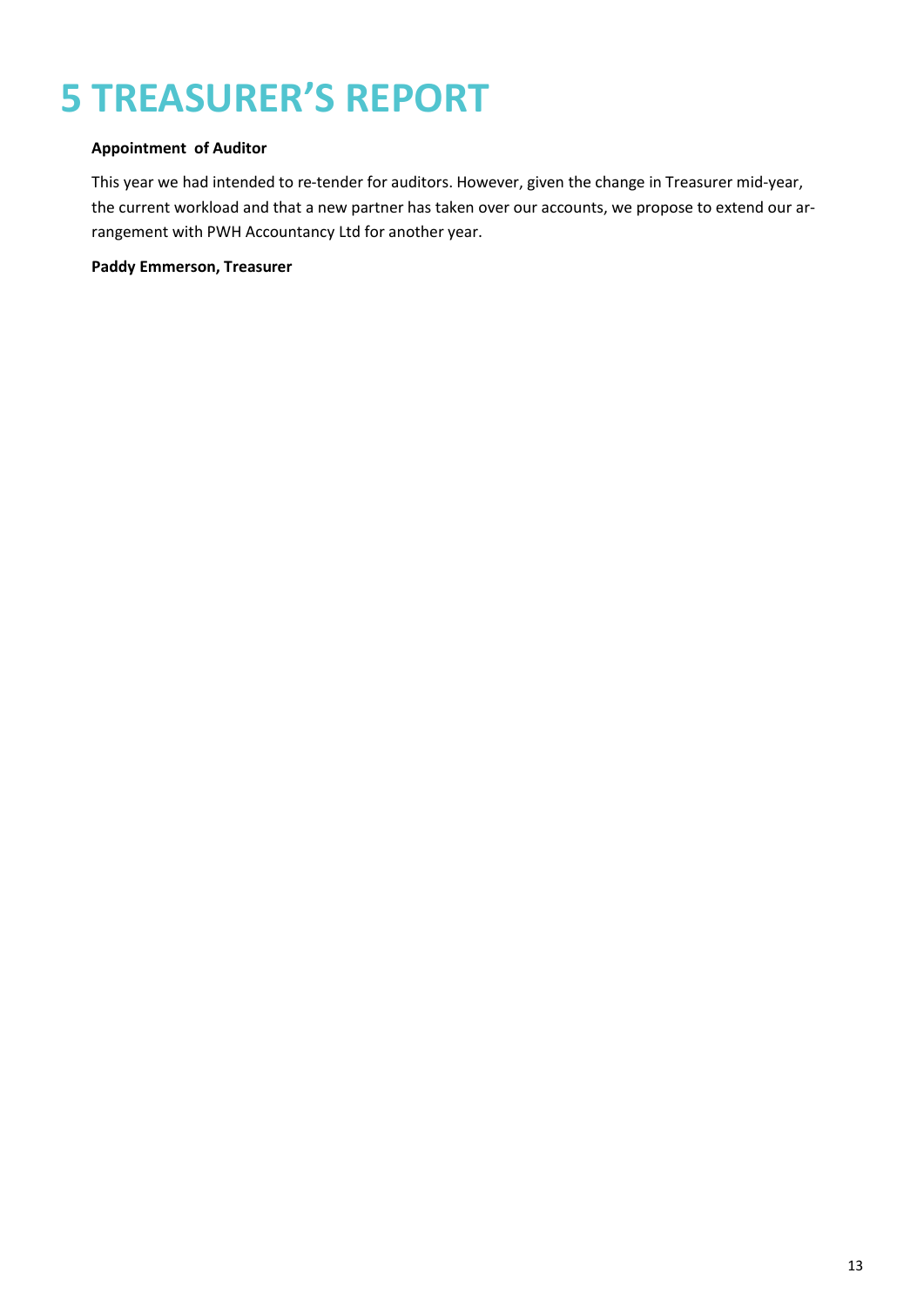### **6 SUMMARY OF ANNUAL ACCOUNTS 2021**

| <b>SUMMARY OF ANNUAL ACCOUNTS 2021</b>      |            |           |
|---------------------------------------------|------------|-----------|
|                                             |            |           |
|                                             |            |           |
| Summary of Income and Expenditure           | 2020       | 2021      |
|                                             |            |           |
| <b>Income</b>                               |            |           |
| Net interest income                         | £551,690   | £542,258  |
| Net fees and commission receivable          | $-£10,990$ | £10,688   |
| Grant Income                                | £91,612    | £43,187   |
| Other income                                | £30,839    | $-E2,014$ |
| <b>Total income</b>                         | £663,151   | £598,147  |
|                                             |            |           |
| <b>Expenditure</b>                          |            |           |
| Salaries and wages (including volunteer cos | £232,494   | £246,331  |
| Administration cost                         | £127,924   | £190,893  |
| Other operating costs                       | £18,188    | £5,601    |
| Depreciation                                | £9,495     | £8,022    |
| <b>Impairment Cost</b>                      | £228,994   | £107,657  |
| <b>Total Expenditure</b>                    | £617,095   | £558,504  |
|                                             |            |           |
| Surplus for the year before taxation        | £46,056    | £39,644   |
| Taxation                                    | £736       | £1,167    |
| Surplus for the year after taxation         | £45,320    | £38,477   |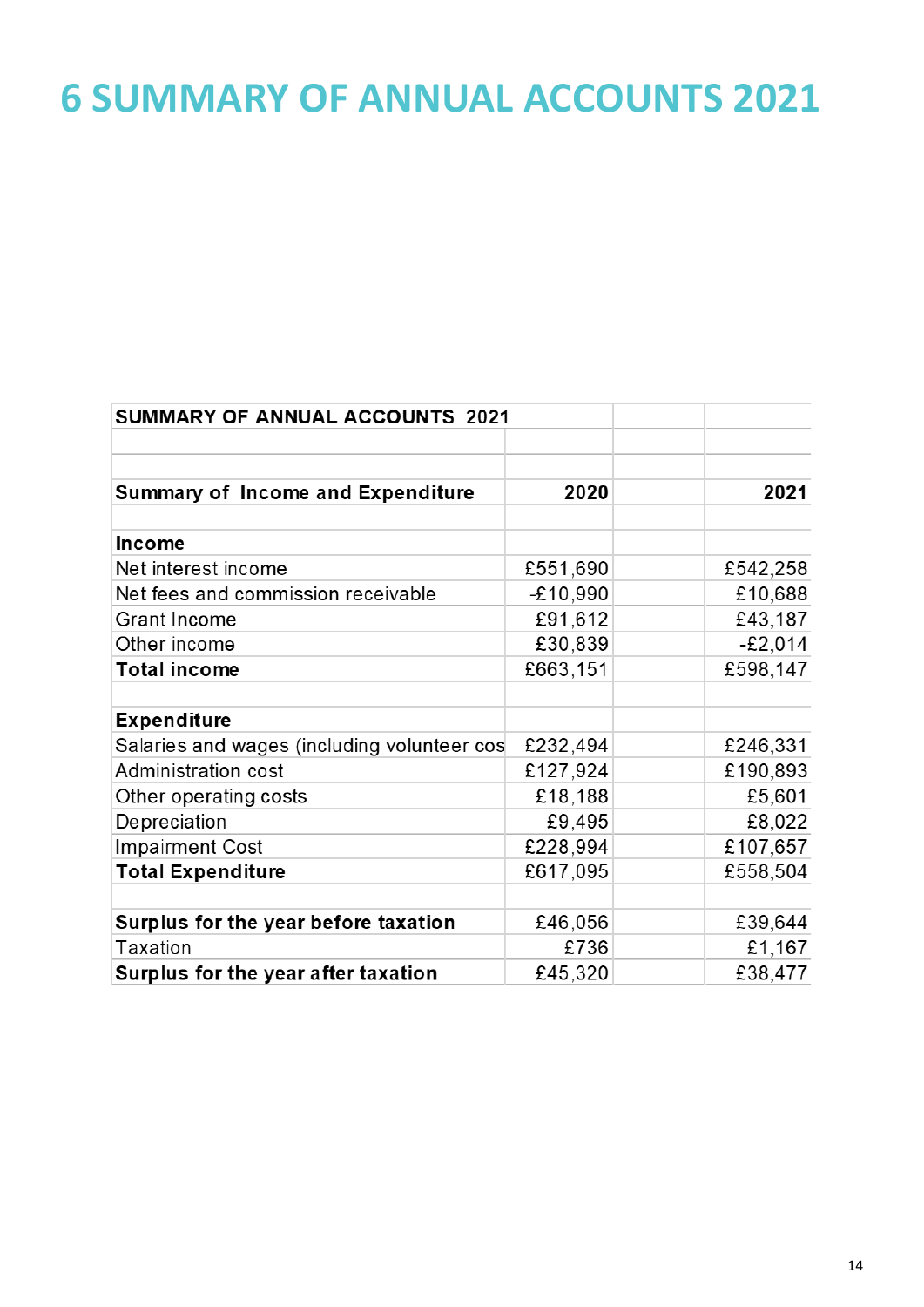### **6 SUMMARY OF ANNUAL ACCOUNTS 2021**

| <b>SUMMARY OF ANNUAL ACCOUNTS 2021</b> |             |            |
|----------------------------------------|-------------|------------|
|                                        |             |            |
| <b>Summary of Balance Sheet</b>        |             |            |
|                                        |             |            |
| <b>Assets</b>                          |             |            |
| <b>Fixed asset</b>                     | £15,062     | £12,037    |
| Total cash and investments             | £4,007,682  | £4,516,213 |
| Total Net Loan                         | £3,104,564  | £2,565,790 |
| <b>Other Assets</b>                    | £61,585     | £63,162    |
| Laibilities                            | $-£133,505$ | $-E99,318$ |
| <b>Net assets</b>                      | £7,055,388  | £7,057,885 |
| Subscribed capital                     |             |            |
| Ordinary members shares                | £6,333,537  | £6,394,134 |
| Corporate members shares               | £200,334    | £122,024   |
| Junior members shares                  | £112,854    | £112,606   |
| <b>ISA Accounts</b>                    | £48,316     | £35,681    |
| <b>Total subscribed capital</b>        | £6,695,041  | £6,695,041 |
|                                        |             |            |
| <b>Net Assets</b>                      | £360,347    | £393,440   |
| <b>Retained earnings</b>               |             |            |
| Reserves                               | £230,347    | £263,440   |
| Deferred Shares                        | £55,000     | £55,000    |
| Subordinated loan                      | £75,000     | £75,000    |
| <b>Total Retained Earnings</b>         | £360,347    | £393,440   |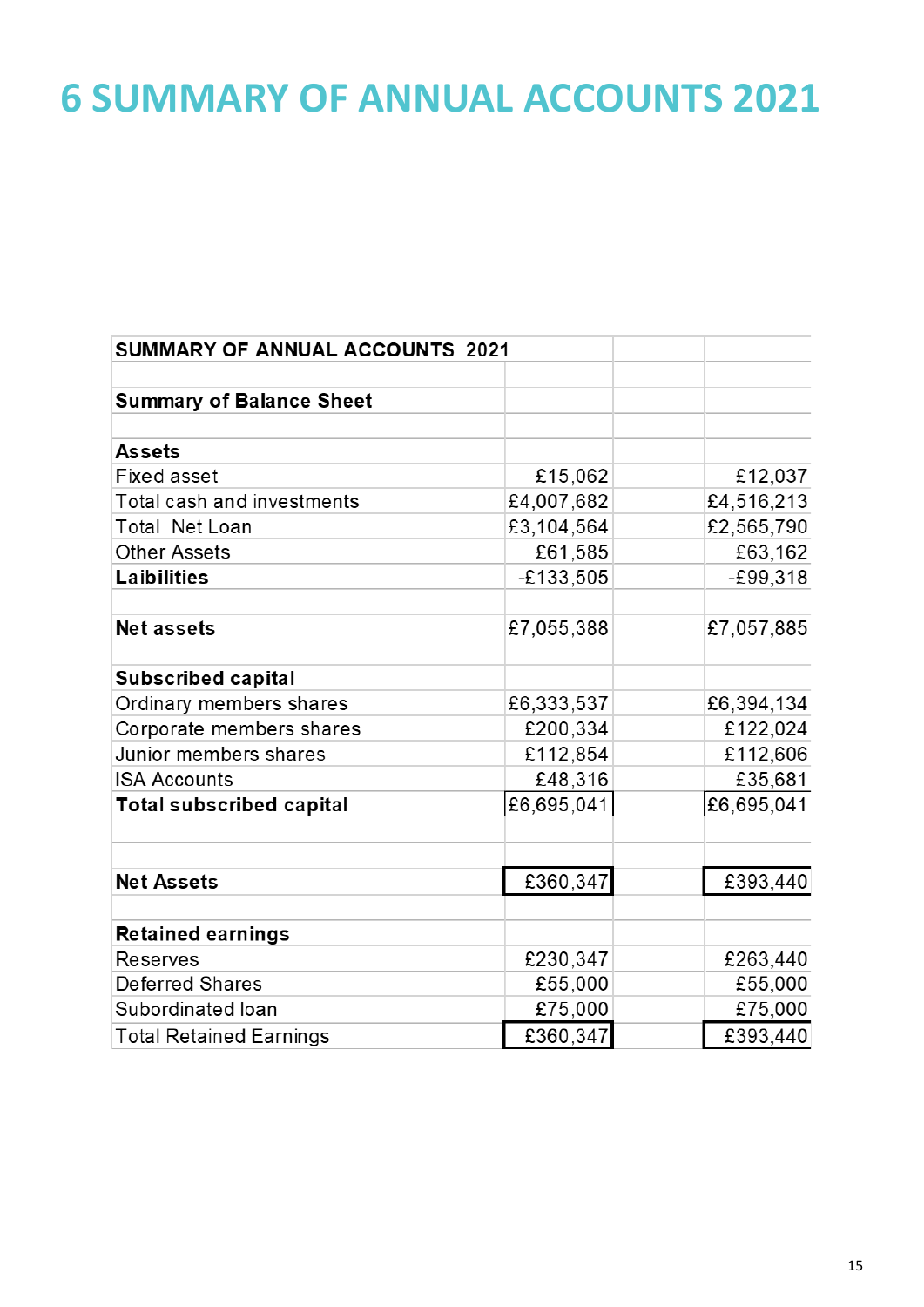## **7 AUDIT & RISK COMMITTEE REPORT**

- Early in the financial year, a new Chair for the Audit and Risk Committee was appointed to replace the previous chair who became Treasurer.
- Our Audit and Risk Committee continued to meet every 2 months. Minutes with action points were captured and reported to the following full Board meeting.
- Our Risk Register is focused on our key risks which we continued to review at every meeting with changes in risk status reported to the full monthly Board. Residual risk ratings were agreed for all risks and action plans put in place where improvement activity was deemed necessary.
- Policies were reviewed and revised in line with our agreed timetable.
- No major incidents, significant losses or customer complaints arose. No customer redress issues were identified over the year as a result of process failure.
- We have not yet finalised our Business Continuity Plan. However, as reported last year, we put in place alternative out of office working arrangements and as a result NLCU managed through the 2020/21 COVID pandemic very effectively adhering to a strict plan monitored by a specific COVID Business Risk Register which was lapsed on successful completion of the plan.
- COVID had a significant impact on customer behaviour and normal business operations and the NLCU adapted our business approach. More activities now have automated approaches with more planned and automated MI which will help to improve the control environment.
- New operational controls and checks have been introduced by our CEO.
- There have been no external audit reviews this year.

We have revised our audit strategy for the coming year:-

- We will now adopt a more dynamic and flexible approach to identify future audit activity rather than a predetermined 3-year audit plan
- Future audit activity will focus on specific issues as needs arise which we expect to provide more valuable insight, improve our controls and enhance the value and assurance for the Board
- Needs will be identified from several sources including but not limited to regulatory changes, internal MI, risk reviews, process failures or customer complaint
- External audit firms will be used as required on an ad-hoc basis for distinct or bespoke audit or redress activity as specific needs arise
- Our strategy will be subject to annual review and sign off and will be adapted for future needs as our circumstances change at the Audit and Risk Committee

#### **Chris Ball, Chair of Audit & Risk**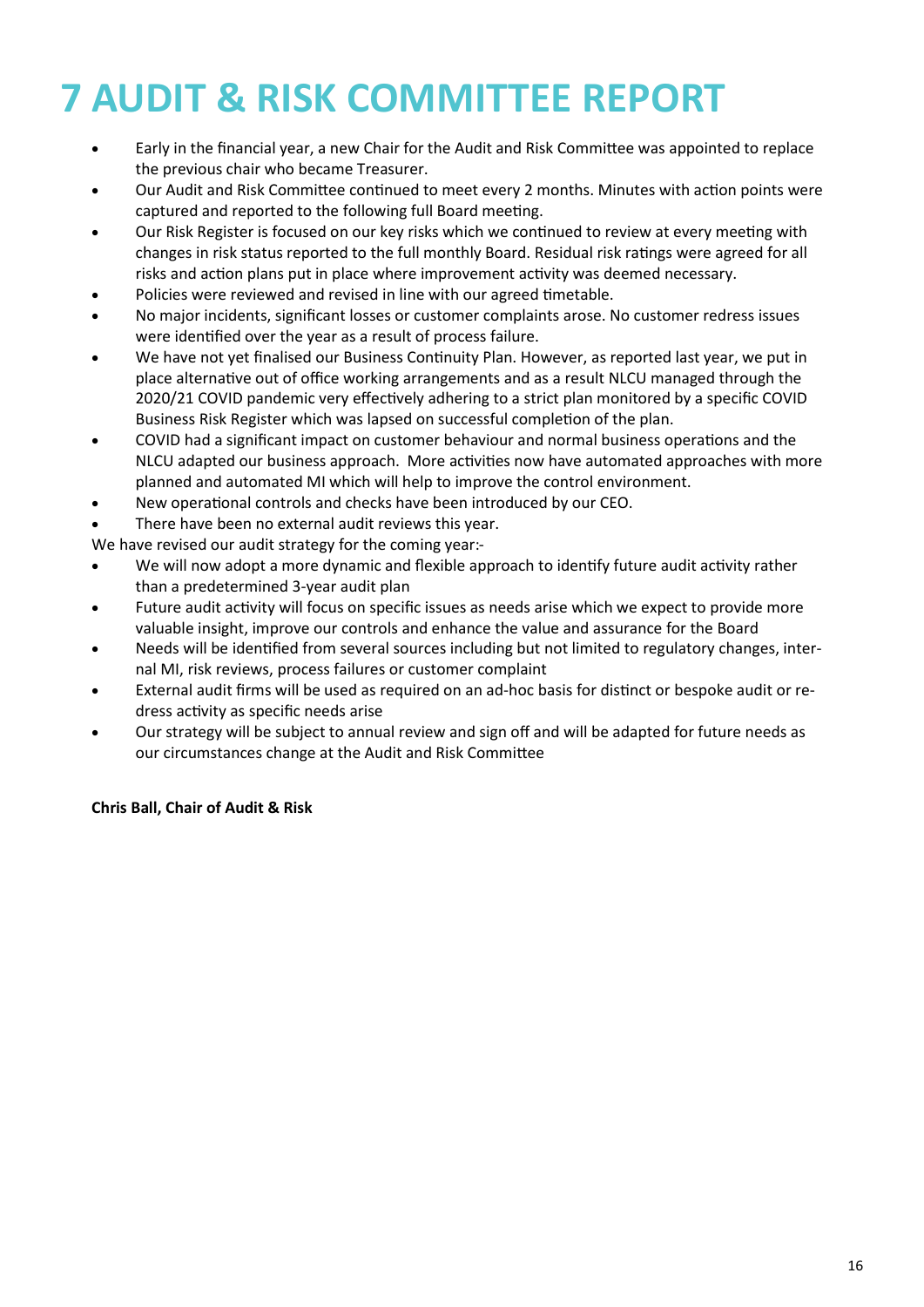# **8 MONEY LAUNDERING REPORTING OFFICER REPORT**

As a financial organisation, we have a legal obligation to ensure we have appropriate measures and plans in place to identify potential money laundering and ensure this is reported to the appropriate authorities.

This includes identifying where any transactions may be linked to the proceeds of crime and/or are fraudulent.

A number of activities are undertaken on a regular basis to help identify possible money laundering and staff receive regular updates/training.

Where there are reports of suspicious activity, they are forwarded to the National Crime Agency and the Credit Union would assist local law enforcement where appropriate.

**Money Laundering Reporting Officer**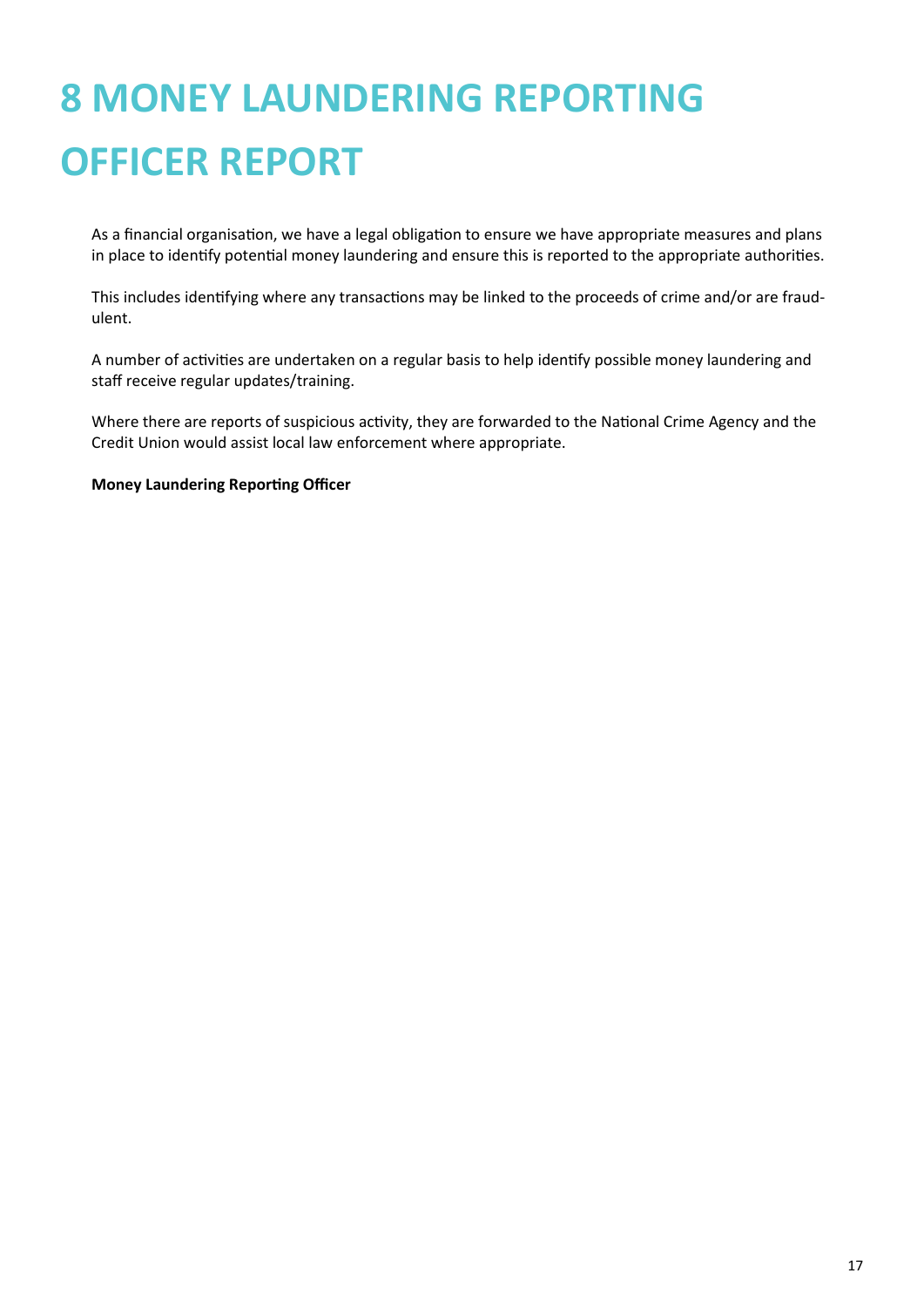### **9 ATTENDANCE OF OFFICERS**

|                     | ٩Ē                       | Feb            | Nar                      | Ąρτ                      | Vay                      | ۵ur            | ョ                        | Aug                      | Sep                      | Ö                        | $\stackrel{\text{ov}}{=}$ | Dec                      |      |
|---------------------|--------------------------|----------------|--------------------------|--------------------------|--------------------------|----------------|--------------------------|--------------------------|--------------------------|--------------------------|---------------------------|--------------------------|------|
| Liz<br>Blackman     | $\checkmark$             | ✓              | ✓                        | ✓                        | ✓                        | ✓              | ✓                        | ✓                        | $\checkmark$             | ✓                        | ✓                         | ✓                        | 100% |
| Paddy<br>Emmerson   | $\checkmark$             | ✓              | ✓                        | ✓                        | ✓                        | ✓              | ✓                        | ✓                        | ✓                        | ✓                        | ✓                         | ✓                        | 100% |
| Moby<br>Farrands    | $\checkmark$             | ✓              | ✓                        | ✓                        | ✓                        | $\checkmark$   | ✓                        | ✓                        | ✓                        | ✓                        | ✓                         | ✓                        | 100% |
| Chris<br>Ball       | ✓                        | ✓              | ✓                        | ✓                        | ✓                        | Χ              | ✓                        | $\checkmark$             | $\checkmark$             | ✓                        | χ                         | ✓                        | 83%  |
| Cllr Sam<br>Webster | χ                        | ✓              | ✓                        | ✓                        | ✓                        | ✓              | X                        | ✓                        | Χ                        | ✓                        | ✓                         | ✓                        | 75%  |
| Simon<br>Ripton     | $\checkmark$             | ✓              | ✓                        | ✓                        | ✓                        | ✓              | Χ                        | $\checkmark$             | Χ                        | ✓                        | ✓                         | ✓                        | 83%  |
| Martin<br>French    | $\overline{\phantom{a}}$ | -              | $\overline{\phantom{a}}$ | $\overline{a}$           | $\overline{\phantom{0}}$ | ✓              | ✓                        | ✓                        | X                        | χ                        | ✓                         | ✓                        | 71%  |
| Clive<br>Rix        | ✓                        | ✓              | ✓                        | $\checkmark$             | ✓                        | $\overline{a}$ | $\overline{\phantom{a}}$ | $\overline{a}$           | $\overline{a}$           | $\overline{\phantom{a}}$ | $\overline{\phantom{a}}$  | $\overline{\phantom{a}}$ | 100% |
| Peter<br>Cowley     | ✓                        | ✓              | ✓                        | х                        | ✓                        | $\overline{a}$ | $\overline{a}$           | $\overline{\phantom{m}}$ | $\overline{a}$           | $\overline{a}$           | $\overline{\phantom{a}}$  | $\overline{\phantom{a}}$ | 80%  |
| Rachel<br>Duffey    | ✓                        | ✓              | ✓                        | х                        | L,                       | $\overline{a}$ | ÷                        | $\overline{a}$           | $\overline{a}$           | $\overline{a}$           | $\overline{\phantom{a}}$  | $\overline{\phantom{a}}$ | 75%  |
| Nigel<br>Winkett    | ✓                        | х              | Χ                        | ✓                        | ✓                        | ✓              | ✓                        | ÷,                       | $\overline{a}$           | $\overline{a}$           | $\overline{\phantom{a}}$  | $\overline{\phantom{a}}$ | 71%  |
| Beverley<br>Bolton  | $\overline{\phantom{0}}$ | $\overline{a}$ | $\overline{\phantom{a}}$ | $\overline{\phantom{0}}$ | $\overline{a}$           | ✓              | ✓                        | $\checkmark$             | $\overline{\phantom{a}}$ | $\overline{\phantom{a}}$ | $\overline{\phantom{a}}$  | $\overline{\phantom{a}}$ | 100% |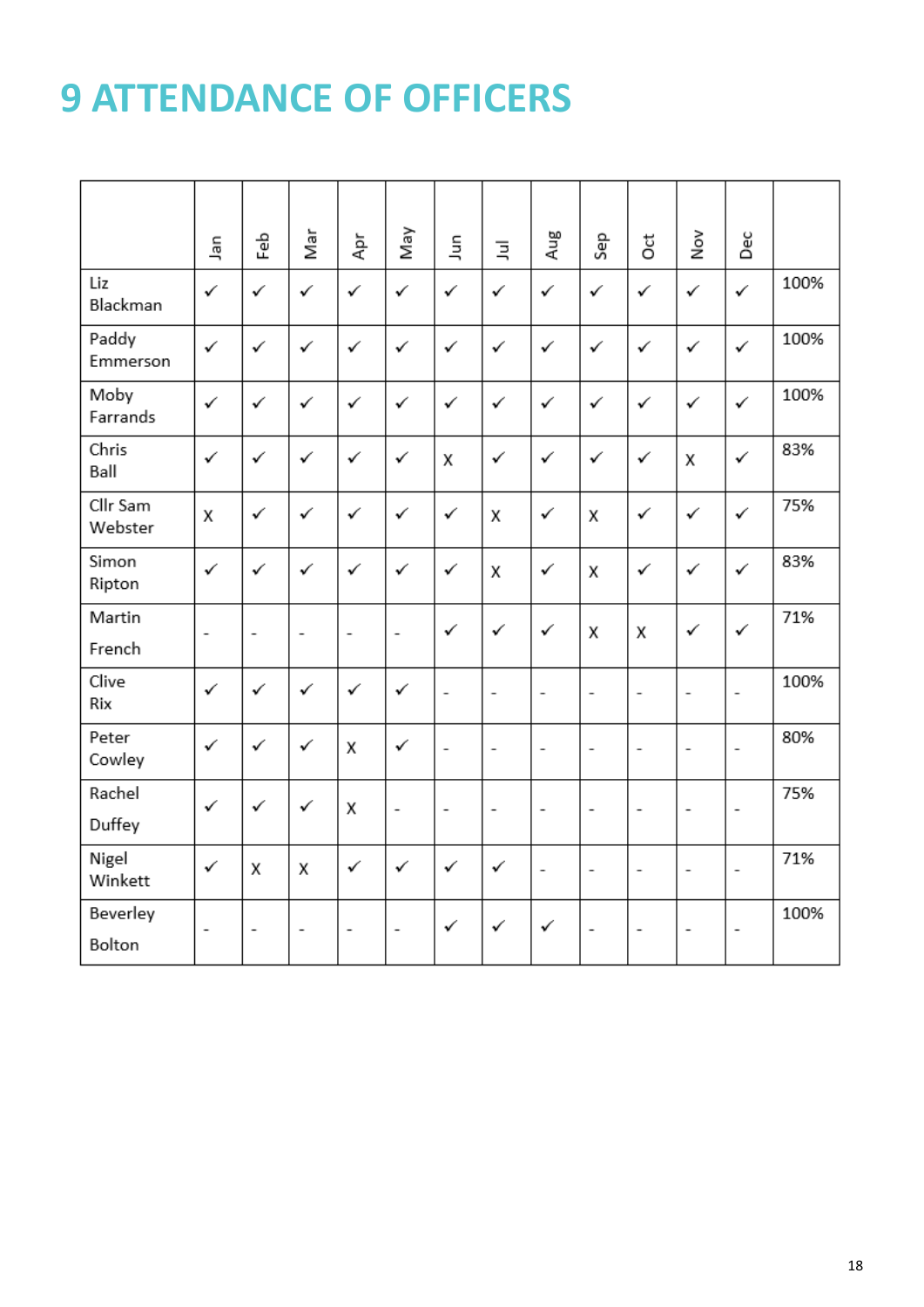# **10 ELECTION OF OFFICERS**

#### **Chris Ball**

Chris is Chair of the Audit and Risk Committee and also sits on the Finance Committee. He was engaged in the Due Diligence exercise on Lincolnshire Credit Union prior to the merger. He has also sat on interview panels to appoint both staff and Directors.

A highly experienced leader of Collections and Recoveries having completed 20 years holding senior positions with NatWest Bank, Capital One, HBOS, Citi Bank and Nationwide Building Society. He is passionate about financial difficulty and vulnerability. Drawing on his experience, Chris plays a key role in the advice he provides both at Board and committee levels.

#### **Moby Farrands**

Secretary to the Board, Moby had a 30-year career as a community development worker in Inner Nottingham which brought her into contact with communities experiencing hardship and financial exclusion.

She helped start Radford Credit Union which through mergers became Nottingham Credit Union (and now Notts & Lincs). At Board level, she ensures the voices of those communities, where she worked and still lives, are heard.

#### **Sam Webster**

Sam has an employment sector background and was in apprenticeship management for 10 years. He is a Labour & Co-operative Party Councillor for the centre of Nottingham and holds the Portfolio for Finance, Growth and the City Centre.

He has served on a number of Boards including the Scape Group, Creative Quarter and Nottingham City Homes. During his time at the Credit Union Sam has been invaluable in advising, supporting and promoting its interests wherever he can, using his contacts both within and beyond Nottingham City Council.

#### **Jason Eaves**

Jason was our CEO for almost 3 years stepping down in that role at the end of June last year. He was instrumental in putting us on a more professional footing, making processes, procedures and systems more resilient, providing quality MI to the Board, raising our profile amongst stakeholders, and encouraging the Board to grasp strategic opportunities.

He has continued his association as a volunteer and in a mentoring capacity. He is currently a Board Member with The Nottingham Financial Resilience Partnership and sits on the steering group for The Lincolnshire Financial Inclusion Partnership.

Before joining NLCU he had many years of experience managing large multi-site business functions in regulated credit services and more recently was Operations Lead at PayPlan - a free-to-consumer debt management business.